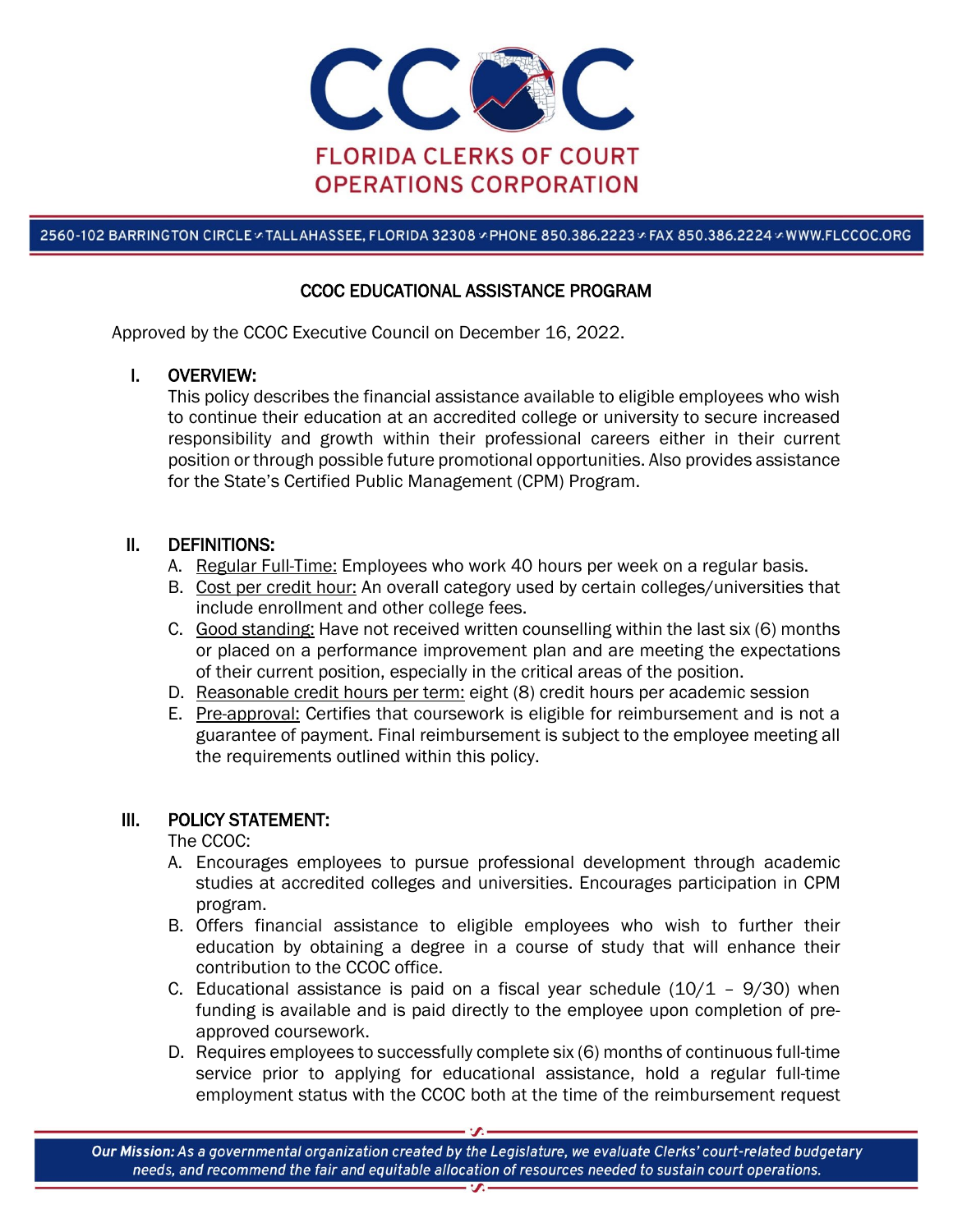# CCOC EDUCATIONAL ASSISTANCE PROGRAM

and at the time of completion of the approved program, meet all job performance requirements in a satisfactory manner, and be in good standing with the Corporation to be eligible for educational assistance. Employees cannot have received a written counseling notice within the last six (6) months or been placed on a performance improvement plan and are meeting the expectations of their current position, especially in the critical areas of the position.

- E. Requires employee to successfully complete the approved educational courses on the employee's time and not during work hours unless provided approved flextime hours by the Executive Director.
- F. Requires employee to successfully complete the approved educational courses with a grade of "C" (or pass) or the institution's numerical percentile equivalent or better.
- G. Commits that degree completion does not guarantee advancement and/or an increase in salary.
- H. Certifies that submission of a request form does not automatically denote approval for educational assistance.
- I. Reserves the right to refuse payment for all or a portion of an employee's request for educational assistance.

# IV. PROCEDURE:

- A. Educational assistance is limited to courses that lead to a degree from an accredited college or university or for the Florida Certified Public Manager Program.
- B. Education assistance will not be approved for the following types of courses or programs:
	- 1. College Entrance Exams (such as LSAT, GRE, GMAT, SAT).
	- 2. Testing Preparation Courses.
	- 3. Coursework unrelated to the business of the CCOC office.
- C. Documentation of satisfactory completion of a course is required. All courses must have a grade of "C" (or pass) or the institution's numerical percentile equivalent or better.
- D. The CCOC will pay 100% for reasonable credit hours per term. This amount covers tuition, fees, books, and related lab fees only. The educational assistance amount paid per fiscal year (10/1 – 9/30) will not exceed:
	- 1. \$1,500 per fiscal year for undergraduate study that leads to a degree.
	- 2. \$4,500 per fiscal year for graduate-level programs that lead to a degree.
	- 3. This cap is intended to prevent the employee from overextending in a program and balance the increasing demands of the job.
- E. Application Procedure:
	- 1. Employees who wish to apply for educational assistance must meet all the requirements outlined within this policy and submit an Educational Assistance Reimbursement Request form along with proof of the classes in which they are enrolled to ensure coursework qualifies.
	- 2. The preapproval section will be completed by the CCOC Executive Director to indicate whether the request is pre-approved or denied and the original form